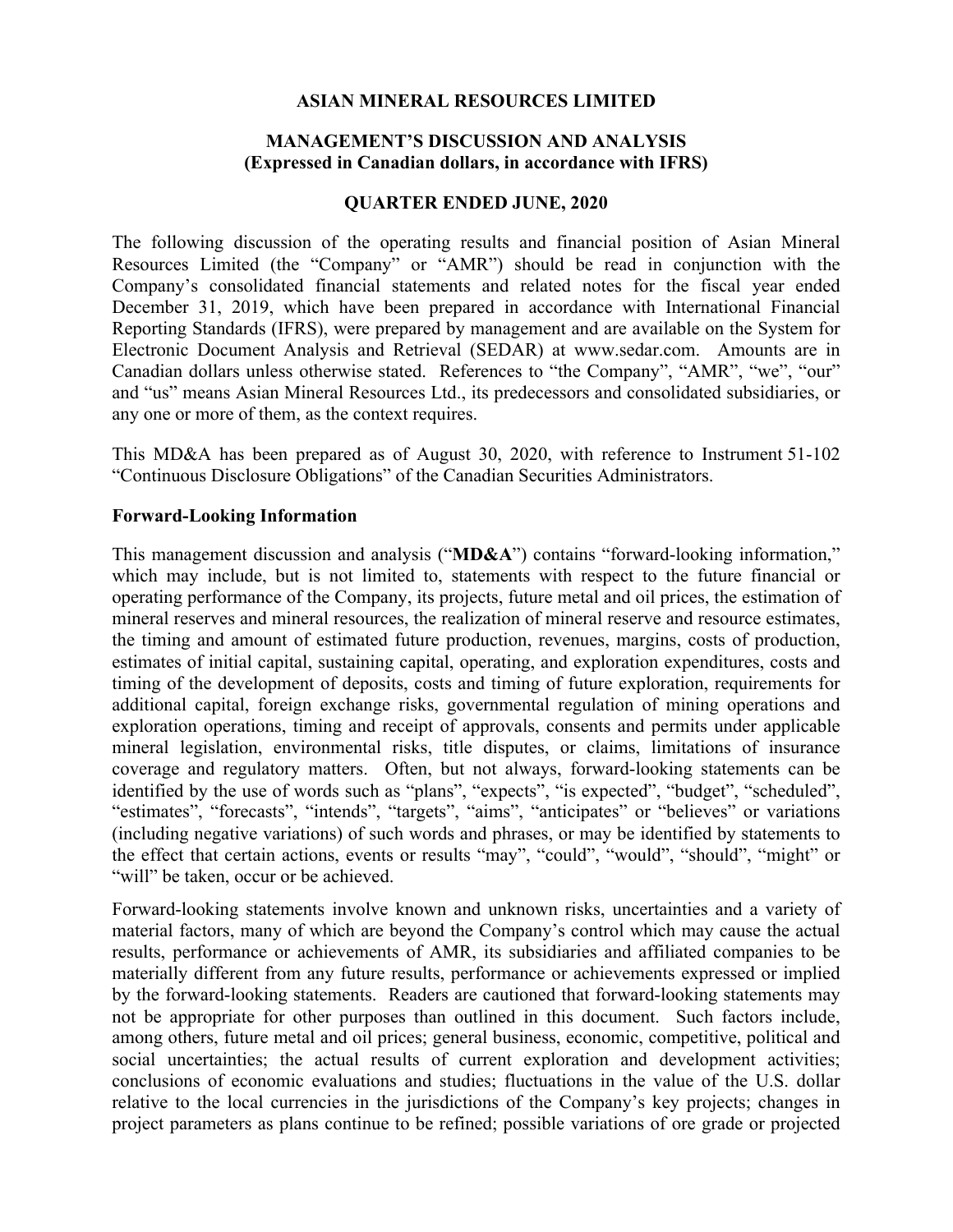recovery rates; accidents, labour disputes or slow-downs and other risks of the mining industry; climatic conditions; political instability; labour force availability and turnover; delays in obtaining financing or governmental approvals or in the completion of exploration and development activities; as well as those factors referred to in the section entitled "Risks and Uncertainties" section of the MD&A. The reader is also cautioned that the foregoing list of factors is not exhausted of the factors that may affect the Company's forward-looking statements.

Although the Company has attempted to identify important factors that could cause actual actions, events or results to differ materially from those described in forward-looking statements, there may be other factors that cause actions, events or results to differ from those anticipated, estimated or intended. Forward-looking statements contained herein are made as of the date of this document and, except as required by applicable law, the Company disclaims any obligation to update any forward-looking statements, whether as a result of new information, future events or results or otherwise. There can be no assurance that forward-looking statements will prove to be accurate, as actual results and future events could differ materially from those anticipated in such statements. Accordingly, readers should not place undue reliance on forward-looking statements.

In addition, please note that statements relating to "reserves" or "resources" are deemed to be forward-looking information as they involve the implied assessment, based on certain estimates and assumptions, that, the resources and reserves described can be profitably mined in the future.

## **BUSINESS**

The Company was originally incorporated pursuant to the *New Zealand Companies Act* 1993. Effective December 31, 2004, it was continued as a British Columbia corporation under the *British Columbia Business Corporations Act*. The Company owned, until July 17, 2018, 100% of AMR Nickel Limited ("AMRN"), which was incorporated pursuant to the laws of the Cook Islands. Through AMRN, the Company owned 90% of Ban Phuc Nickel Mines LLP ("BPNM"), a limited liability company which developed the Ban Phuc nickel mine.

The Ban Phuc operation mined over 0.976 million tonnes of ore over a 3.5 year mine life, producing 20,988 tonnes of nickel and 10,245 tonnes of copper in concentrate. There were 220,262 dmt of concentrate in 42 shipments with gross revenues of US \$212.7 million. In total, 11.9 kms of decline and lateral development were completed. In 2018, the Company disposed of all assets comprising the Vietnam operations.

The Company entered into an option agreement with Island Time Exploration Limited ("Island Time"), in the second half of 2018, amended in early 2020 for the exclusive right to acquire up to 75% interest in four mineral titles totalling 3,687 hectares situated east of Duncan in the Victoria Mining Division, (the "Holt Option Agreement"), whose primary target is volcanogenic, polymetallic massive sulphides, in consideration for a fee of \$100,000, payable by way of a promissory note, and conditional upon incurring up to an aggregate of \$300,000 of exploration and development expenditures on the property on or before December 1, 2021.

Subsequent to quarter end, on July 17, 2020 the Company acquired all the issued and outstanding shares of Nigerian-based Decklar Petroleum Limited. For a full description of this new strategic asset see Subsequent Events below.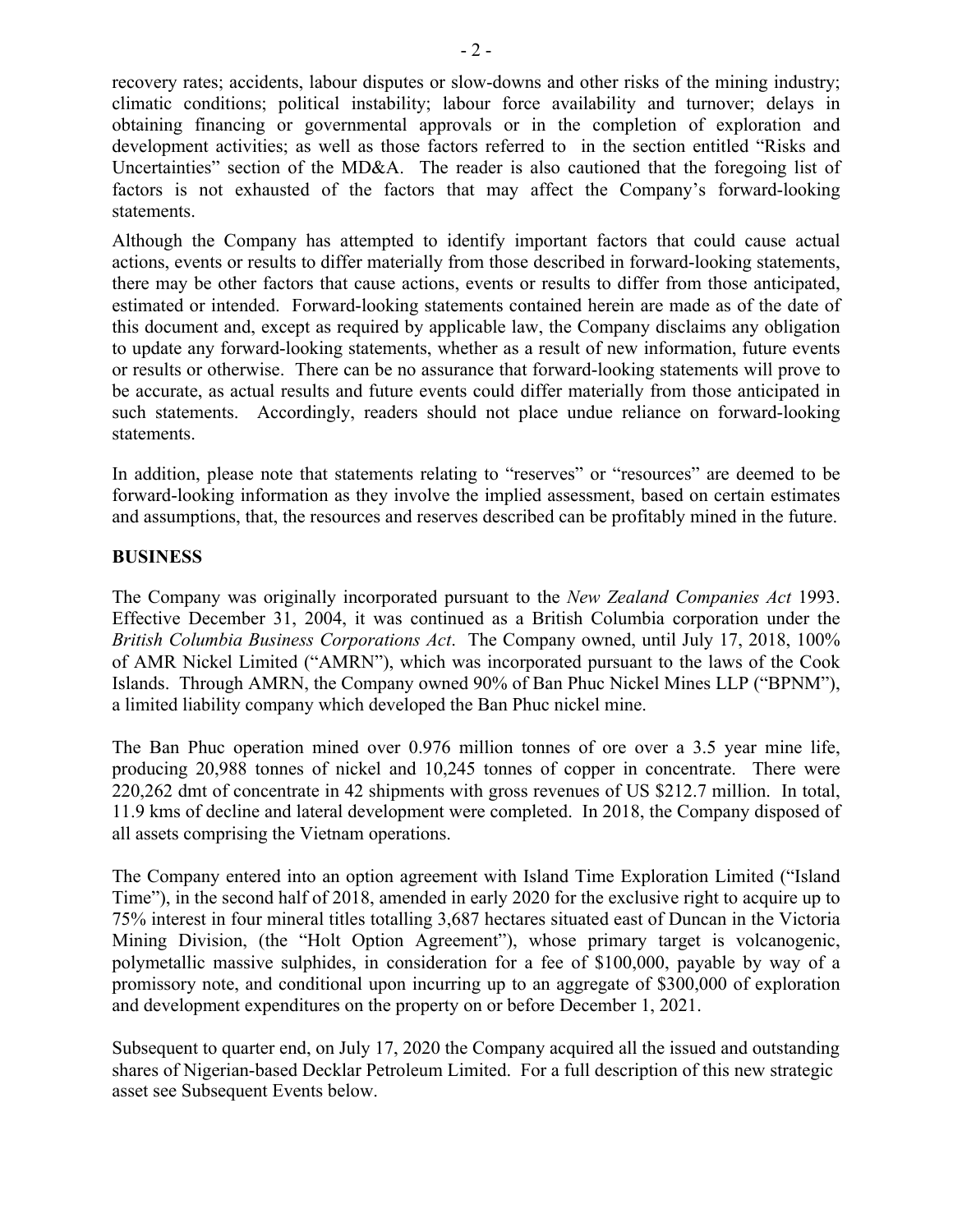## **COVID-19**

The mineral exploration sector is expected to be impacted significantly as many local and regional governments have issued public health orders in response to COVID-19, including restricting the movement of people, which could impact the Company's ability to access its mineral property and complete exploration programs in the coming year. Commodity prices have fluctuated significantly since December 31, 2019 in the wake of the COVID-19 pandemic.

The Company does not currently have production activities, it is reliant on additional financing to fund ongoing general and administrative costs. An extended disruption may affect the Company's ability to obtain additional financing.

The impact of these factors on the Company may have an impact on the Company's financial position, results of operations and cash flows in future periods.

### **Second Quarter 2020 Highlights**

During the 2020 second quarter management focused on completing the Decklar transaction, which closed on July 17, 2020 (see Subsequent Events below). In addition negotiations were ongoing to obtain funding, which would allow for initial development of Decklar's Oza oil wells. Progress in this regard was announced in a press release on August 31, 2020 (see Subsequent Events below).

## **Subsequent Events**

## **i) Decklar Share Purchase Agreement**

On July 17, 2020 the Company acquired all the issued and outstanding shares of Nigerian-based Decklar Petroleum Limited ("Decklar"). Decklar's sole asset is a Risk Service Agreement ("RSA") with Millenium Oil and Gas Company Limited ("Millenium"). Millenium is the owner of the Oza Field located onshore in the northern part of Oil Mining License 11 in the Eastern Niger Delta of Nigeria. The RSA entitles Decklar to cost recovery and a share of distributable funds from the Oza Field in exchange for technical and financial support.

The aggregate purchase price was CDN\$8,550,000, payable through the issuance of 30,000,000 common shares of the Company ("Shares") based on a deemed value of CDN\$0.285 per share. Of the aggregate Purchase Price, 22,000,000 Shares were paid on closing of the Acquisition with the balance of 8,000,000 Shares being payable only if the Oza achieves production net to Millenium of 1,000 bbls/d for a period of ten consecutive days in any thirty day period within twelve months of the date of closing.

The 22,000,000 Shares paid were allocated as to: (i) 14,000,000 Shares to the shareholders of Decklar; and (ii) 8,000,000 Shares to extinguish outstanding debt owed by Decklar to certain arm's length third parties. The Purchase Price was equivalent to approximately 68% of the Company's issued share capital. None of the Decklar shareholders nor third party debt providers are related to the Company and the Acquisition is not a Non-Arm's Length transaction within the meaning of the policies of the TSXV.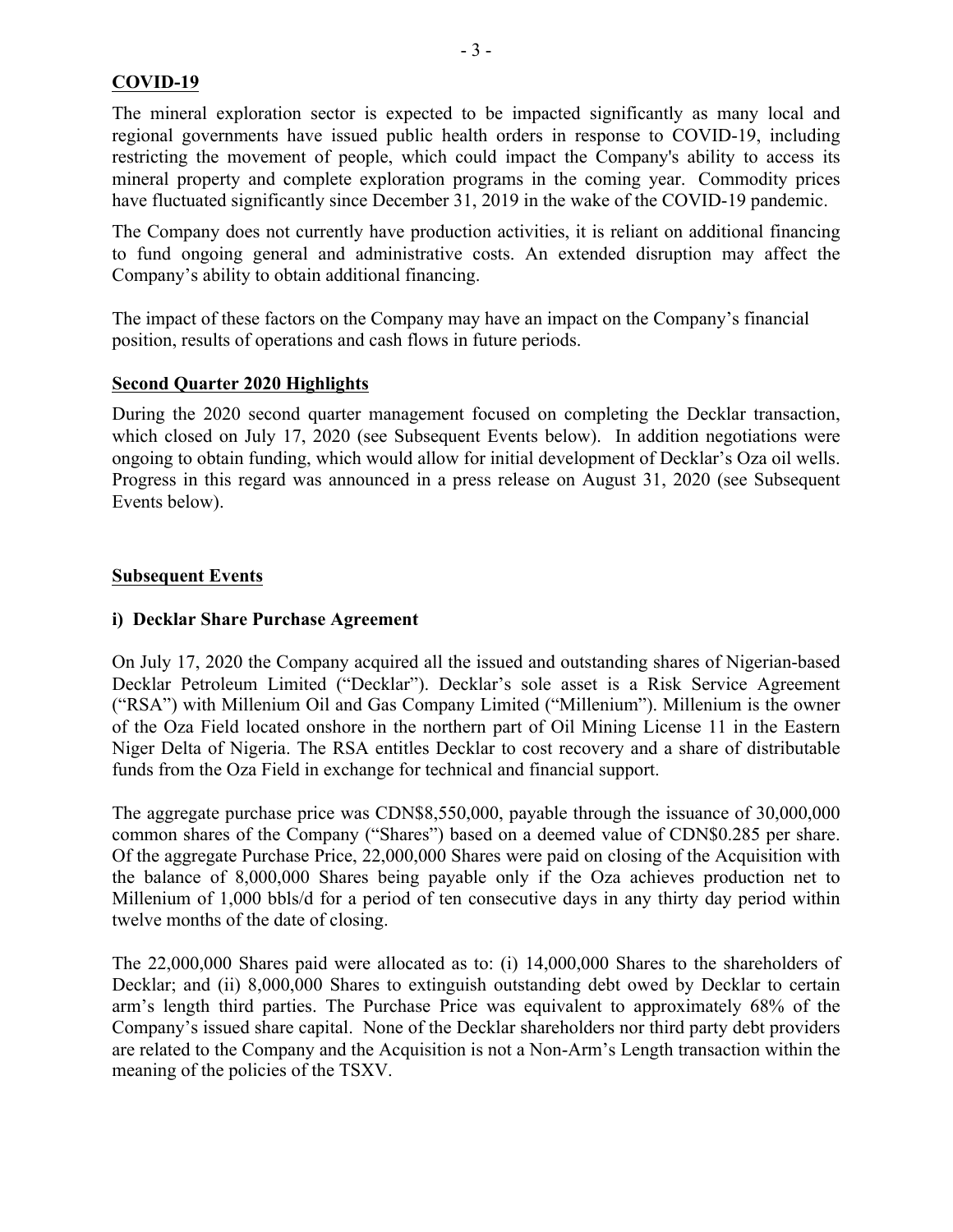The Oza Field was formerly operated by Shell Petroleum Development Company of Nigeria Ltd. ("Shell"). The field has three wells and one side track drilled by Shell between 1959 and 1974. During the period when Shell was the operator, there were two periods of extended production testing from the Oza-1, -2 & -4 wells. The field was never tied into an export facility nor was it fully developed by Shell and put into commercial production.

In 2003, the Oza Field was awarded to Millenium having won the bid during the Marginal Fields Licensing Round. Since Millenium's acquisition of the Oza Field, approximately \$50 million has been spent in production facilities infrastructure in support of a restart of production including an export pipeline to tie the field into the Shell Trans Niger Pipeline to the Bonny Export Terminal, a lease automatic custody transfer unit fiscal metering system, infield flowlines, manifolds and a rental Early Production Facility. The RSA with Millenium provides Decklar the majority share of production and associated cash flow from the Oza Oil Field in exchange for funding and technical assistance to restart commercial production and full field development; the RSA terms including a preferential return of Decklar's costs plus a share of cash flow thereafter. In exchange, Decklar is entitled to priority recovery of its capital from 80% of distributable funds. After achieving cost recovery, Decklar's profit share is based on a sliding scale starting at 80% and declining to 40% once cumulative production exceeds 10 million bbls.

Upon final drawdown of the Loan Notes and Development Debt (each as defined below), Decklar intends to fast-track the initial development on the Oza Oil Field including a re-entry on the existing Oza-1 well, anticipated to test three oil bearing zones and place the well into production from two of the three zones tested. The drilling rig is expected to then be skidded on the same location as Oza-1 to a new drilling slot and a development well will be drilled horizontal into the 3rd zone tested in the Oza-1 well re-entry. This Oza-1 well and new horizontal development well are anticipated to generate significant production levels and cash flow in an abbreviated time frame. The Oza development is anticipated to then continue with one or two more re-entries on existing wells and additional development drilling with a potential of eight to ten wells being drilled for the full field development. Additional early production and central processing facilities will be added as required to accommodate additional production levels from field development activities.

The Oza Oil Field has significant export and production capacity through processing facilities and infrastructure already in-place and operational, which will allow for the immediate export and sale of crude oil from the Oza-1 well re-entry, the initial Oza horizontal development well and future wells.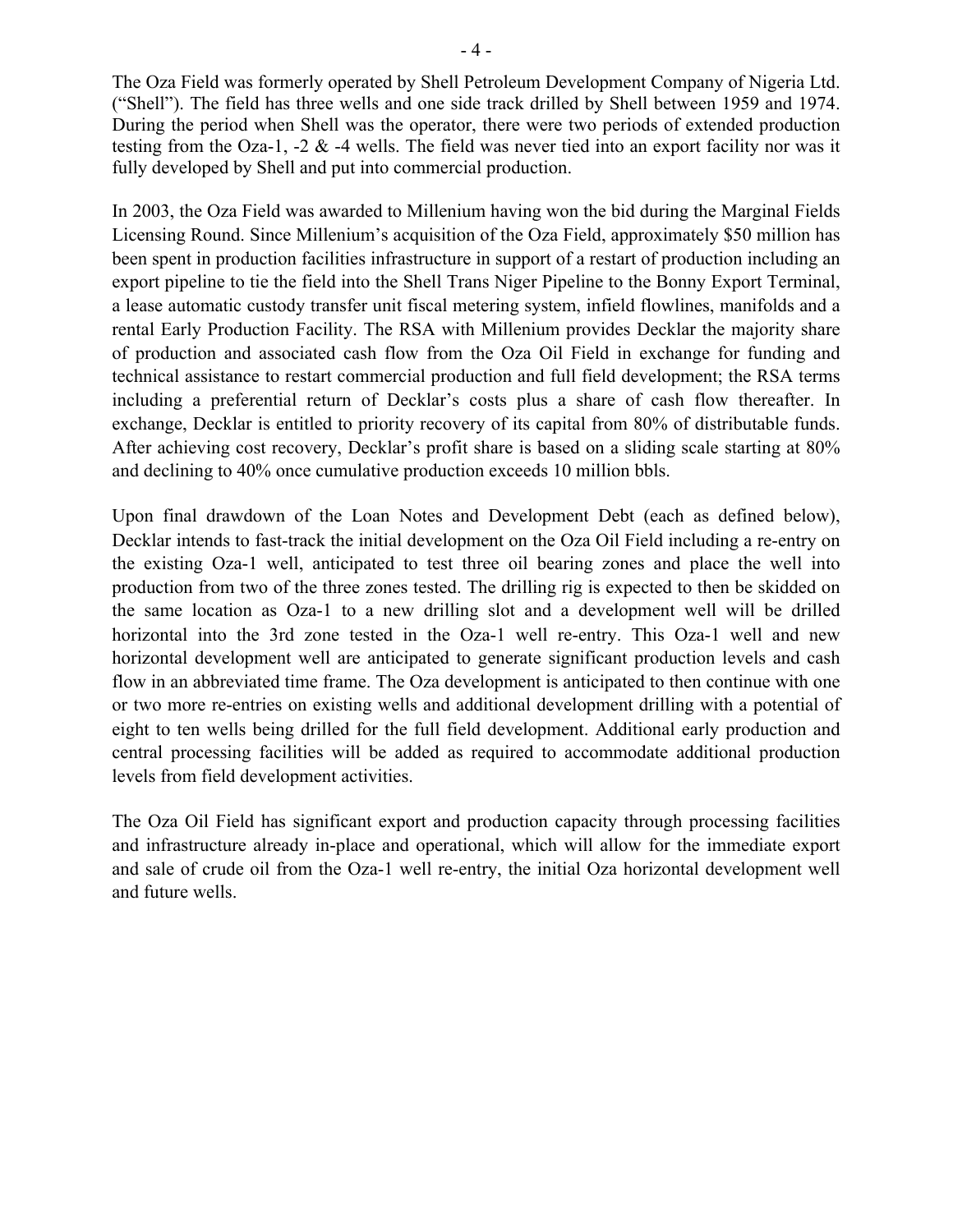### **Subscription Agreement**

Decklar has entered into a subscription agreement (the "Subscription Agreement") with San Leon Energy Plc ("San Leon"), an AIM listed public company focused on Nigerian production and development assets, which is arm's length to the Company (within the meaning of the policies of the TSX Venture Exchange). The Subscription Agreement entitles San Leon to purchase US\$7,500,000 of 10% unsecured subordinated loan notes of Decklar (the "Loan Notes") and 1,764,706 ordinary shares ("Decklar Shares") of Decklar (representing 15% of the share capital of Decklar) for a cash consideration of US\$7,500,000 and  $\frac{1}{1764}$ ,706, respectively. In addition, Decklar and San Leon have entered into an option agreement (the "Option Agreement") that entitles San Leon to purchase an additional US\$7,500,000 of Loan Notes (the "Option Loan Notes") and 2,521,008 Decklar Shares (increasing their interest to 30% of the share capital of Decklar) for cash consideration of US\$7,500,000 and  $\text{H2},$ 521,008, respectively, at any time until the date that is forty-five (45) days after the well test results of the first development well on the Oza Oil Field have been delivered to San Leon.

The Subscription Agreement provides for certain conditions precedent to be confirmed prior to finalizing and issuing of the Loan Notes and Decklar Shares, including entering into an agreed form of shareholders' agreement in respect of Decklar and the restructuring of certain historical indebtedness by the owner/operator of the Oza field, Millenium, to the satisfaction of San Leon at its sole discretion.

In addition, Millenium has entered into a non-binding term sheet with a local Nigerian bank and the trading subsidiary of a large multinational oil company active in Nigeria for up to US\$33,000,000 in a five year term debt that provides a use-of-proceeds of US\$22,000,000 to refinance existing debt of Millenium and US\$11,000,000 for development activities on the Oza Oil Field, based on entering into a crude sales and purchase contract. Decklar is expected to provide a corporate guarantee as part of this US\$33,000,000 term debt facility ("Development Debt"). Concurrently with entering into the Subscription Agreement, San Leon has advanced US\$750,000 as an initial deposit (the "Deposit") with the release of the balance of the US\$7,500,000 being subject to the satisfaction (or waiver) of the conditions precedent contained in the Subscription Agreement. In the event the transactions contemplated by the Subscription Agreement are not completed on or prior to September 30, 2020, Decklar will be required to repay the Deposit to San Leon within three months of that date.

# **Loan Notes**

The terms of the Loan Notes provide for an interest rate of ten (10)% per annum, which accrues on a quarterly basis and will have a maturity date that is five (5) years from the date of issuance. No payments (whether on account of interest or principal) are required under the Loan Notes unless there are available funds from operations (after taking into account any required debt servicing payments, general and administrative expenses, approved joint venture capital and operating costs required to be funded by Decklar under the RSA with Millenium, taxes and other statutory payments) (the "Available Funds"). All Available Funds shall be applied to the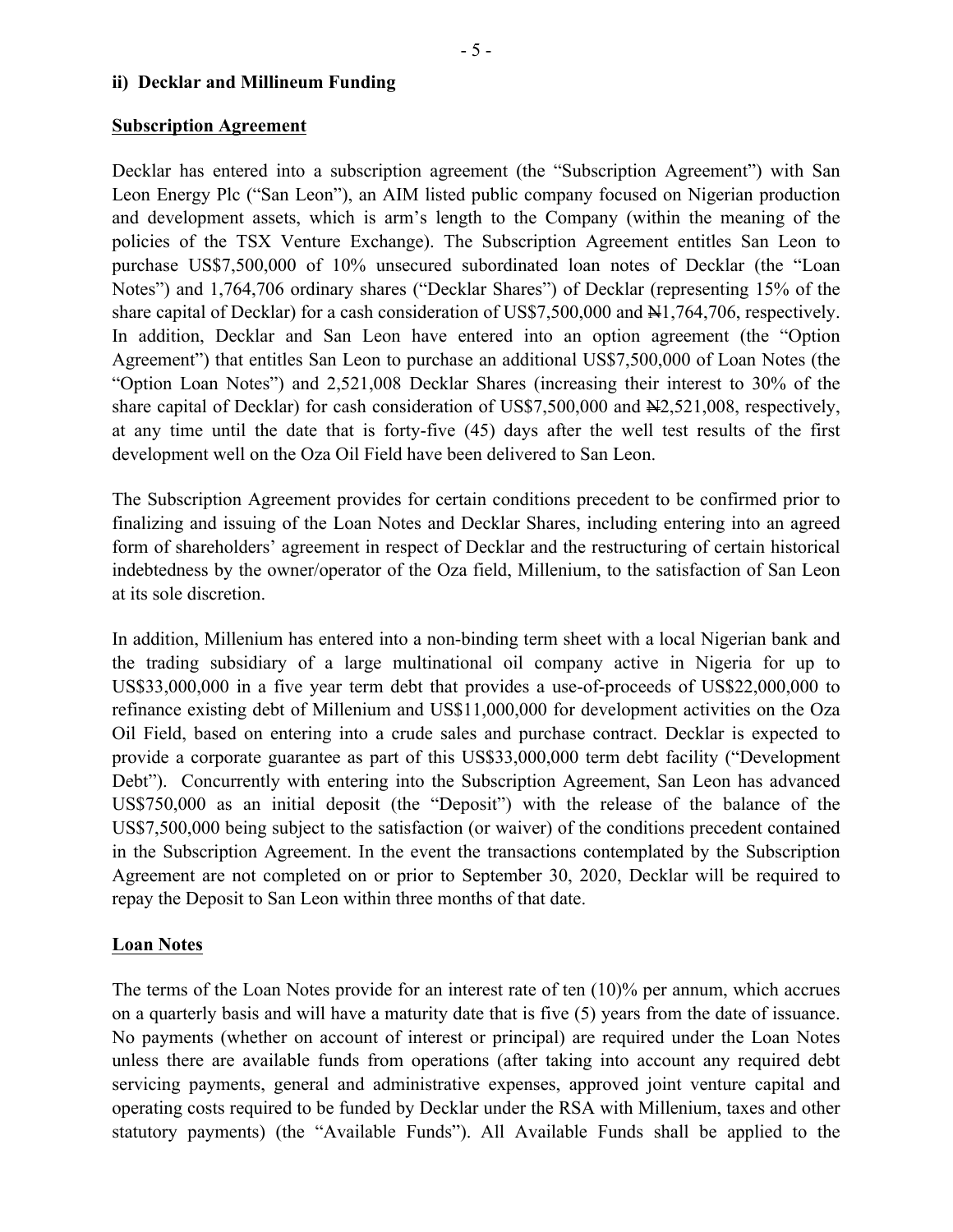payment of interest and principal in respect of the Loan Notes until they are repaid in full. Upon repayment of the Loan Notes, 50% of the Available Funds will be applied to payment of interest and principal in respect of the Option Loan Notes until they are repaid in full, with the remaining 50% of such Available Funds being retained by Decklar. The Loan Notes are unsecured, subordinated and contain customary events of default. The Loan Notes do not contain any financial or other maintenance covenants.

The transactions contemplated by the Subscription Agreement and Option Agreement are subject to approval by the TSX Venture Exchange.

# **iii) Exercise of warrants**

In July 2020, warrant holders exercised 6,733,337 warrants resulting in the issue of 6,733,337 treasury common shares of the Company on receipt of the \$673,334 exercise price. As of June 30, 2020 \$542,485 of the exercise proceeds had been received and set up as an investment advance.

# **FINANCIAL SUMMARY**

## **Selected Annual Information**

|                                     | <b>Quarter to</b><br>June 30, 2020 | <b>Quarter to</b><br>June 30, 2019 | <b>Quarter to</b><br>June 30, 2018 |
|-------------------------------------|------------------------------------|------------------------------------|------------------------------------|
| Financial income                    | \$189                              | \$194                              | \$143                              |
| Net loss                            | $(\$224,070)$                      | $(\$49,696)$                       | $(\$288,690)$                      |
| Net loss per common share (basic)   | $(\$0.01)$                         | $(\$0.01)$                         | $(\$0.07)$                         |
| Net loss per common share (diluted) | $(\$0.01)$                         | $(\$0.01)$                         | $(\$0.07)$                         |
| Total assets                        | \$1,145,597                        | \$219,102                          | \$1,506,997                        |
| Total non-current liabilities       | Nil                                | Nil                                | \$361,138                          |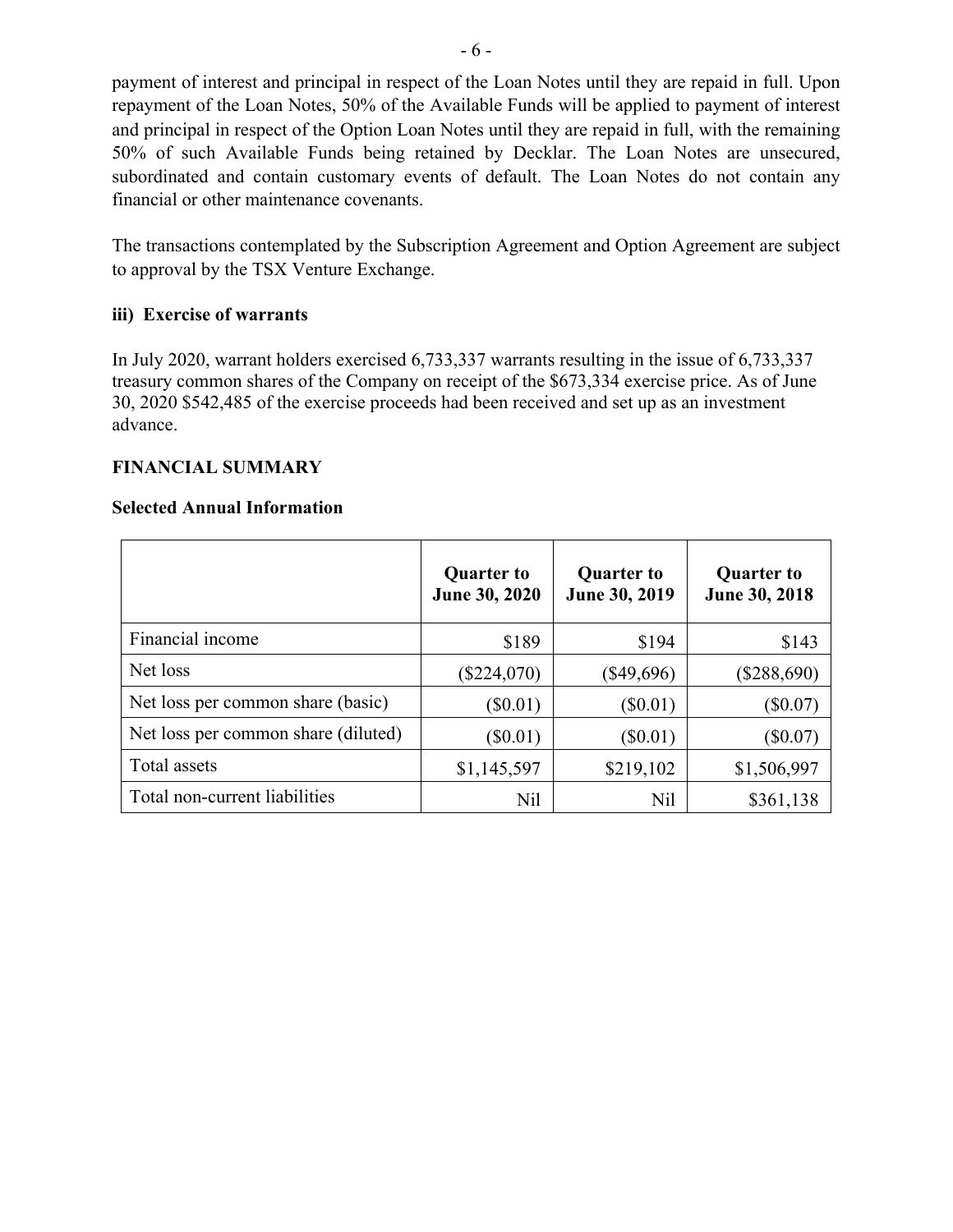### **Additional Disclosure for Venture Issuers without Significant Revenue (all figures relate to the Ban Phuc Property)**

|                                                                                               | 2020 | 2019 | 2018         |
|-----------------------------------------------------------------------------------------------|------|------|--------------|
| Expensed exploration costs                                                                    | Nil  | Nil  | \$(198, 164) |
| Expensed research and development costs (net<br>of depreciation)                              | Nil  | Nil  | Nil          |
| Building, infrastructure, mine, plant,<br>machinery, motor vehicles (net of depreciation)     | Nil  | Nil  | Nil          |
| Furniture and office equipment, licences and<br>franchises (net of depreciation/amortization) | Nil  | Nil  | Nil          |
| Construction in progress                                                                      | Nil  | Nil  | Nil          |

# **Results of Operations for the Quarter Ended June 30**, **2020**

For the three months ended June 30, 2020 and 2019, AMR incurred net losses of \$224,070 or \$0.01 (fully diluted \$0.01) per share and a net loss of \$49,696 or \$0.01 (fully diluted \$0.01) per share, respectively.

|                                         | 2020       | 2019     |
|-----------------------------------------|------------|----------|
| General administrative expenses         |            |          |
| Salaries, wages, and benefits           | (21,350)   | (22,500) |
| Professional and regulatory             | (184, 929) | (5,000)  |
| Office, administrative, and share-based |            |          |
| compensation                            | (17,256)   | (20,992) |
| Finance income                          | 189        | 194      |
| Finance expenses                        | (723)      | (1,299)  |
| Other costs                             |            | (99)     |
| Loss for the period                     | (224,070)  | (49,696) |

The detailed operating results for the three months ended June 30**,** 2020 and 2019 follows:

General administrative expenses:

- Salaries, wages and benefits reflect head office wages.
- Professional and regulatory costs include, \$95,000 legal fees incurred for the Decklar transaction, \$17,300 in 2019 audit fees incurred in excess of accrual along with the quarterly audit accrual, \$68,740 for strategic consulting related to the Decklar transaction and \$3,889 in regulatory filing fees.
- Office, administrative, and share-based compensation costs of \$17,255 (2019 \$ 20,992) relate primarily to director and officer insurance costs and general investor relations.

# **LIQUIDITY AND CAPITAL RESOURCES**

During the current year to the date (January 1 to August 30, 2020) warrant holders have exercised 10,200,003 warrants for 10,200,003 common shares of the Company. The exercise price of each warrant was \$0.10 resulting in funding to the Company of \$1,020,000.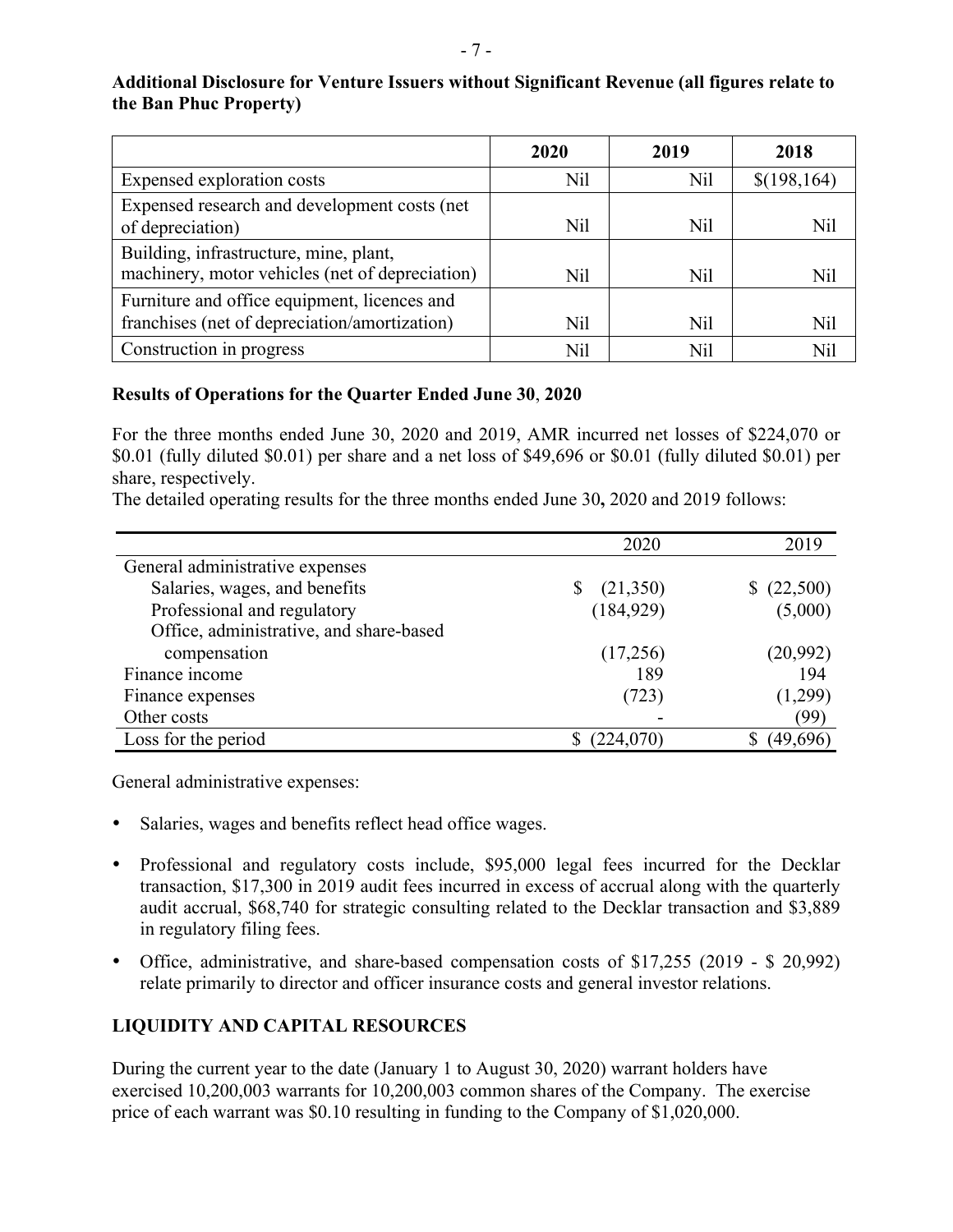As at June 30, 2020, the Company had on hand cash and cash equivalents of \$1,008,612 (2019: \$493,045) and had working capital of \$194,701 (2019: \$368,443). These funds will be used for administrative and minor development costs at our new subsidiary Decklar Petroleum, and for general administrative purposes of the Company. Additional financing will be needed to develop the oil wells in Nigeria. The Company is currently finalizing development funding (as described above under 'Subsequent Events – ii) Decklar and Millenium Funding'). Such funding is not guaranteed and may not be realized when needed or, if available, the terms of such financing might not be favourable to the Company.

|                                | Payment due by period |                  |               |  |
|--------------------------------|-----------------------|------------------|---------------|--|
|                                | <b>Total</b>          | Less than 1 year | $1 - 3$ years |  |
| Promissory note to Island Time | \$58,362              | \$58,362         |               |  |
| Due to related parties $(1)$   | 35,000                | 35,000           |               |  |
| Total                          | \$93,362              | \$93,362         |               |  |

The Company had the following contractual obligations at June 30, 2020:

(1) Represents consulting fees payable to an executive officer.

#### **Summary of Quarterly Results**

|                                                       | Jun 30,<br>2020 | Mar 31,<br>2020 | Dec 31,<br>2019              | Sept 30,<br>2019 | Jun 30,<br>2019          | Mar 31,<br>2019          | Dec 31,<br>2018          | <b>Sept 30,</b><br>2018 |
|-------------------------------------------------------|-----------------|-----------------|------------------------------|------------------|--------------------------|--------------------------|--------------------------|-------------------------|
| Sale revenues                                         |                 |                 |                              |                  |                          |                          |                          |                         |
| <b>Finance income</b>                                 | \$189           | \$2,454         | \$2,464                      | \$1,689          | \$194                    | \$307                    | \$405                    | \$183                   |
| General &<br>administrative<br>(expenses)<br>recovery | $(\$223,536)$   | (\$48,080)      | (\$57,835)                   | $(\$70,954)$     | (\$48,493)               | (\$28,041)               | \$108,853                | (\$114,277)             |
| <b>Exploration</b><br>(expense)<br>recovery           | $\overline{a}$  | $\blacksquare$  | $\qquad \qquad \blacksquare$ | $\blacksquare$   | $\overline{\phantom{m}}$ | (\$850)                  | $\overline{\phantom{a}}$ |                         |
| <b>Other/Decklar</b><br>transaction<br>costs          | $\blacksquare$  | (\$250,000)     | ( \$112,358)                 | \$27             | \$(99)                   | $\overline{\phantom{a}}$ | \$1                      |                         |
| <b>Finance expense</b>                                | (\$723)         | (\$712)         | (\$829)                      | (\$1,330)        | (\$1,299)                | (\$1,269)                | $(\$63,568)$             | $(\$40,704)$            |
| Lawsuit<br>settlement                                 |                 | $\overline{a}$  | -                            |                  |                          |                          | (300,000)                |                         |
| Gain on sale of<br>Vietnam<br>operations              |                 | $\blacksquare$  |                              |                  |                          |                          | 62,173                   | 20,484,426              |
| <b>Net Income</b><br>(Loss)                           | $(\$224,070)$   | (\$296,339)     | (\$168,559)                  | $(\$70,568)$     | $(\$49,696)$             | $(\$29,853)$             | (\$192, 136)             | \$20,329,628            |
| <b>Income (Loss)</b><br>per share (non-<br>diluted(1) | $(\$0.01)$      | $(\$0.01)$      | $(\$0.00)$                   | $(\$0.01)$       | $(\$0.01)$               | $(\$0.00)$               | (\$1.07)                 | \$5.11                  |
| <b>Income (Loss)</b><br>per share<br>(diluted)(1)     | $(\$0.01)$      | $(\$0.01)$      | (\$0.00)                     | (\$0.01)         | $(\$0.01)$               | (\$0.00)                 | (\$1.07)                 | \$5.11                  |
| <b>Total Assets</b>                                   | \$1,145,597     | \$587,498       | \$620,011                    | \$733,169        | \$219,102                | \$265,152                | \$302,390                | \$138,158               |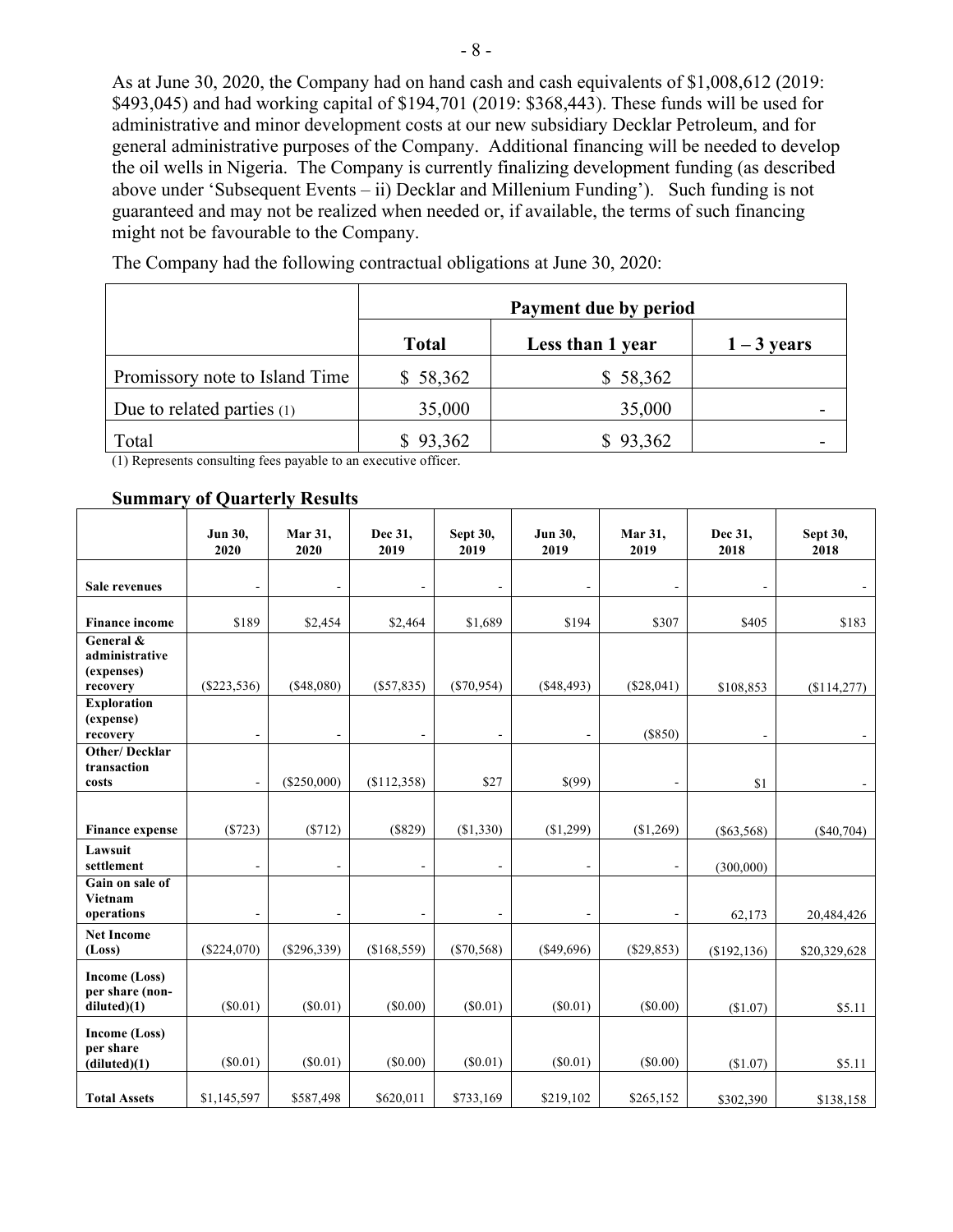### **Results of Operations for six months ended June 30, 2020**

|                                        | 2020       | 2019      |
|----------------------------------------|------------|-----------|
| General administrative expenses        |            |           |
| Salaries, wages and benefits           | (40,000)   | (40, 325) |
| Professional and regulatory            | (194, 363) | (5,000)   |
| Office, administrative and share-based |            |           |
| compensation                           | (37,253)   | (31,208)  |
| Exploration                            |            | (850)     |
| Finance income                         | 2,644      | 501       |
| Finance expenses                       | (1, 437)   | (2, 568)  |
| Other income (expense)                 |            | (90)      |
| Decklar extension fee                  | (250,000)  |           |
| Income (Loss) for the period           | (520, 409) | (79,540)  |

The detailed operating results for the six months ended June 30, 2020 and 2019 are as follows:

General administrative expenses:

- Salaries, wages, and benefits costs are unchanged for the six-month year-over-year period and represent costs for head office employees.
- Professional, regulator fees increased to \$194,363 in the first two quarters of 2019 from \$5,000 during the same 2019 period, primarily reflecting the legal and consulting costs incurred on the acquisition of Decklar Petroleum Inc., which closed on July 17, 2020.
- Office, administrative, and share-based compensation costs increased marginally to \$37,253 in the first six months of 2020 (2019: \$31,208) due to higher director and officer insurance premiums.
- A fee of \$250,000 was paid to Decklar Petroleum in order to extend the closing date of the Decklar share purchase agreement past its original deadline.

# **SIGNIFICANT ACCOUNTING POLICIES AND ESTIMATES**

In the application of the group's accounting policies, which are described in Note 3 of the notes to the consolidated financial statements, management is required to make judgments, estimates, and assumptions about carrying values of assets and liabilities that are not readily apparent from other sources. The estimates and associated assumptions are based on historical experience and various other factors that are believed to be reasonable under the circumstances, the results of which form the basis of making the judgments. Actual results may differ from these estimates.

The estimates and underlying assumptions are reviewed on an ongoing basis. Revisions to accounting estimates are recognized in the period in which the estimate is revised if the revision affects only that period or in the period of the revision and future periods if the revision affects both current and future periods.

The following are the critical judgments that management has made in the process of applying the group's accounting policies and that have the most significant effect on the amounts recognized in the Financial Statements: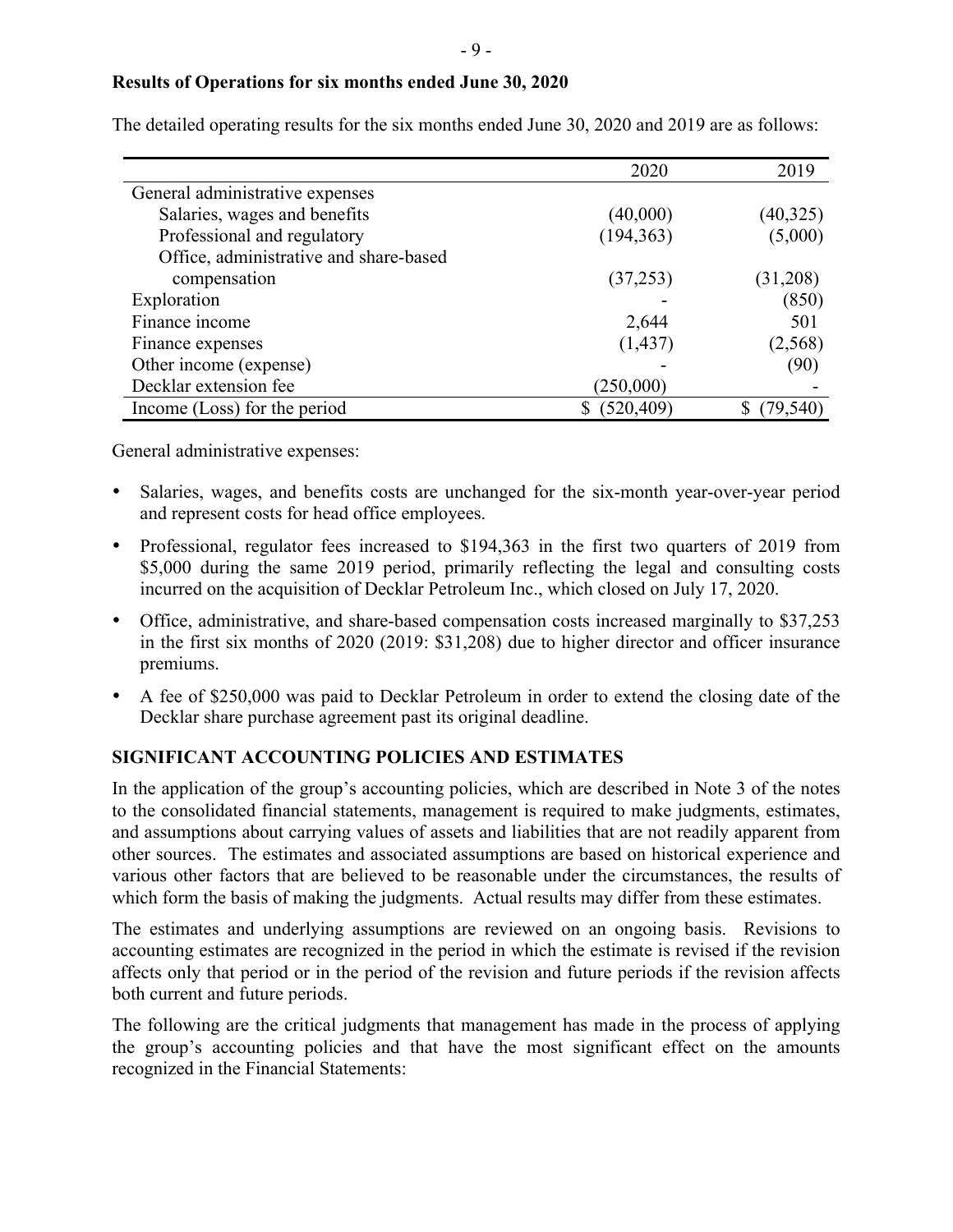#### **Basis of presentation**

The financial statements of the Company have been prepared in accordance with International Financial Reporting Standards ("IFRS") as issued by the International Accounting Standards Board ("IASB").

## **Going Concern**

As at June 30, 2020, the Company had cash and cash equivalents of \$1,008,612 and working capital of \$194,701.

The Company has not recorded revenues from operations, has no source of operating cash flow and no assurance that additional funding will be available. These factors indicate the existence of an uncertainty that may cast significant doubt about the Company's ability to continue as a going concern. There can be no assurance that the Company will be able to obtain requisite financing in the future and, if realized, such financing might not be favourable to the Company and might involve dilution to existing shareholders. Should the Company not be able to continue as a going concern, adjustments to the carrying values and classification of its assets and liabilities would be required.

During the current year to the date (January 1 to August 31, 2020) warrant holders have exercised 10,200,003 warrants for 10,200,003 common shares of the Company. The exercise warrant price was \$0.10 resulting in funding to the Company of \$1,020,000 The Company will need further financing to support any exploration/development activities it wishes to pursue. There is no guarantee that such financing can be found or that if found, it would not result in dilution to current shareholders.

The business of mining and exploring for minerals and oil involves a high degree of risk and there can be no assurance that current operations, including explorations programs, will result in profitable mining or oil operations. The recoverability of the carrying value of exploration and development properties and the Company's continued existence is dependent upon the preservation of its interest in the underlying properties, the discovery of economically recoverable reserves, the achievement of profitable operations, the ability of the Company to raise additional financing, if necessary, or alternatively upon the Company's ability to dispose of its interest on an advantageous basis. Changes in future conditions could require write-downs of the carrying values.

### **Ore reserve estimates**

Estimates of recoverable quantities of reserves include assumptions on commodity prices, exchange rates, discount rates, and production costs for future cash flows. It also involves assessment and judgment of difficult geological models. The economic, geological, and technical factors used to estimate ore reserves may change from period to period. Changes in ore reserves affect the carrying values of mine properties, property, plant, and equipment and the provision for rehabilitation assets. Ore reserves are integral to expenses charged to the Consolidated Statement of Operations and Comprehensive Loss.

### **Share-based compensation**

The Company has a share option plan, under which the fair value of all share-based awards is estimated using the Black-Scholes Option-Pricing Model at the grant date and amortized over the vesting periods. An individual is classified as an employee when the individual is an employee for legal or tax purposes or provides services similar to those performed by a direct employee,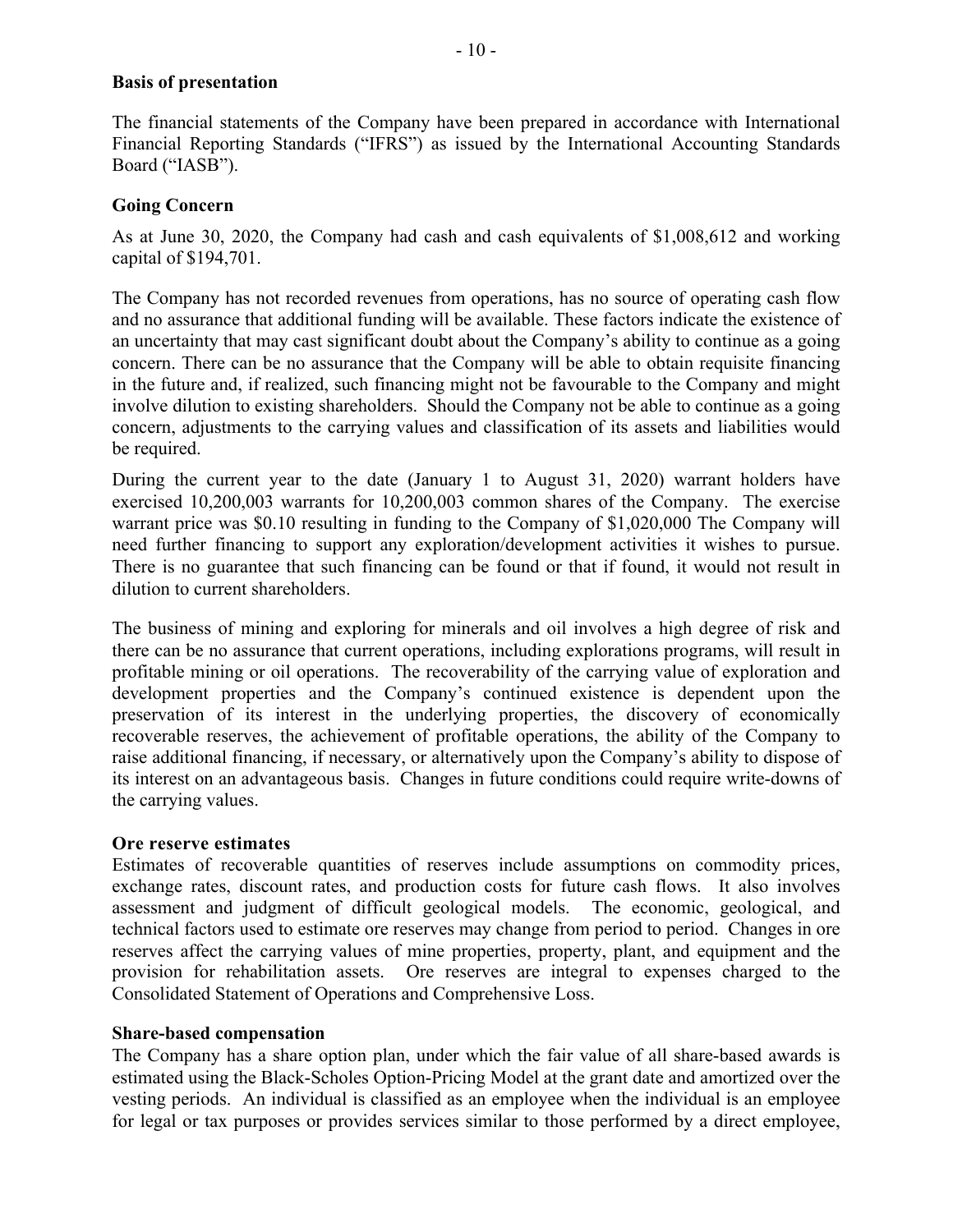including directors of the Company. Share-based payments to non-employees are measured at the fair value of the goods or services received or the fair value of the equity instruments issued if it is determined the fair value of the goods or services cannot be reliably measured and are recorded at the date the goods or services are received. The amount recognized as an expense is adjusted to reflect the number of awards expected to vest.

Upon the exercise of the share purchase options, consideration paid together with the amount previously recognized in the share-based payment reserve is recorded as an increase to capital. Charges for share purchase options that are forfeited before vesting are reversed from the sharebased payments reserves. For those share purchase options that expire or are forfeited after vesting, the amount previously recorded in share-based payments reserve is transferred to deficit.

During the 2020 and 2019 second quarters, the Company recognized no share-based compensation expense.

### **Off-Balance Sheet Arrangements**

The Company does not have any off-balance sheet arrangements at June 30, 2020.

## **Changes in accounting standards**

The accounting policies applied by the Company in these audited condensed consolidated financial statements are the same as those applied by the Company in its consolidated financial statements for the year ended December 31, 2019.

A number of new or amended standards became applicable for the current reporting period. The Company did not have to change its accounting policies or make retrospective adjustments as a result of adopting these standards.

# **TRANSACTIONS WITH RELATED PARTIES**

### **Directors**

The Company recognized no directors' fees in June 30, 2020 or 2019 quarters.

### **Key management**

Salary expense incurred and accrued to key management persons during quarter ended June 30, 2020 totalled \$21,350 (2019: \$22,500).

# **RISK FACTORS**

Given the nature of its business, any operations of the Company are subject to a number of risks, including the following, any one or all of which could have a material adverse effect on the Company and its business:

### **Additional funding requirements**

The Company has received \$1,020,000 in proceeds from the exercise of warrants during 2020. These funds will be used to fund its new subsidiary, Decklar, and for general administrative expenses. The Company will require additional cash injections, in order to develop its strategic oil asset in Nigeria. An announcement was made on August 31, 2020 that the Company is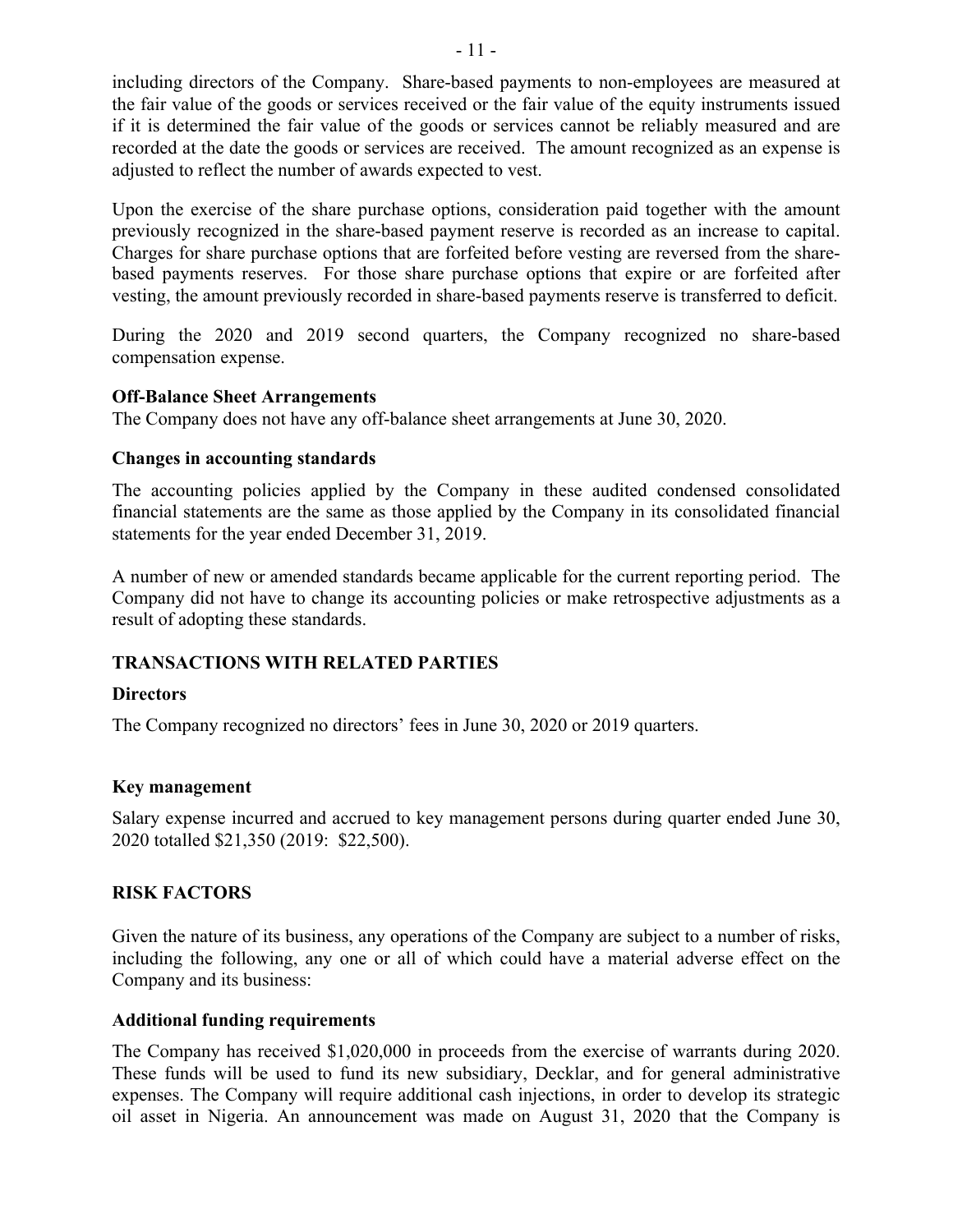finalizing development funding for Decklar's Oza Field (as described above under 'Subsequent Events – ii) Decklar and Millenium Funding'). There can be no assurance that the Company will be able to complete this or other required funding. Failure to obtain sufficient financing could force the Company into reorganization, bankruptcy, or insolvency proceedings

Sales of substantial amounts of the Common Shares, or the availability of such Common Shares for sale, could adversely affect the prevailing market prices for the Company's securities. A decline in the market prices of the Company's securities could impair its ability to raise additional capital through the sale of new Common Shares should the Company desire to do so.

AMR may incur substantial costs in pursuing future capital requirements, including investment banking fees, legal fees, accounting fees, securities law compliance fees, printing and distribution expenses and other costs. The ability to obtain needed financing may be impaired by such factors as the capital markets, and/or the loss of key management personnel.

Certain directors and officers may have conflicts of interest.

Certain of the directors and officers of AMR are engaged in, and will continue to engage in, other business activities on their own behalf and on behalf of other companies, including activities involving mining and mineral exploration, and, as a result of these and other activities, such directors and officers of AMR may become subject to conflicts of interest. The BCBCA provides that in the event that a director has an interest in a contract or proposed contract or agreement, the director shall disclose his interest in such contract or agreement and shall refrain from voting on any matter in respect of such contract or agreement unless otherwise provided under the BCBCA. To the extent that conflicts of interest arise, such conflicts will be resolved in accordance with the provisions of the BCBCA.

# **Illiquid market for AMR's securities**

AMR shares are highly illiquid and cannot be easily sold in the market without significant risk of a loss in value. There can be no assurance that an active market for AMR's securities will develop. In addition, the market price of the securities of AMR at any given point in time may not accurately reflect the long-term value of AMR. Furthermore, responding to any events or circumstances resulting from the risk factors described herein could result in substantial costs and divert management's attention and resources.

# **Resource industry**

The exploration for and development of mineral and oil deposits involves significant risks, which even a combination of careful evaluation, experience, and knowledge may not eliminate. While the discovery of a mineral deposit / oil wells may result in substantial rewards, few properties that are explored are ultimately developed into successful operations. Major expenses may be required to locate and establish mineral / oil reserves, to develop operational processes, and to construct facilities at a particular site. It is impossible to ensure that the activities currently planned by the Company will result in profitable commercial mining or oil operations. Whether a mineral deposit or oil well will be commercially viable depends on a number of factors, some of which are: the particular attributes of the deposit, such as size, grade, and proximity to infrastructure; metal and oil prices, which are highly cyclical; and government regulations, including regulations relating to prices, taxes, royalties, land tenure, land use, importing and exporting of minerals, and environmental protection. The exact effect of these factors cannot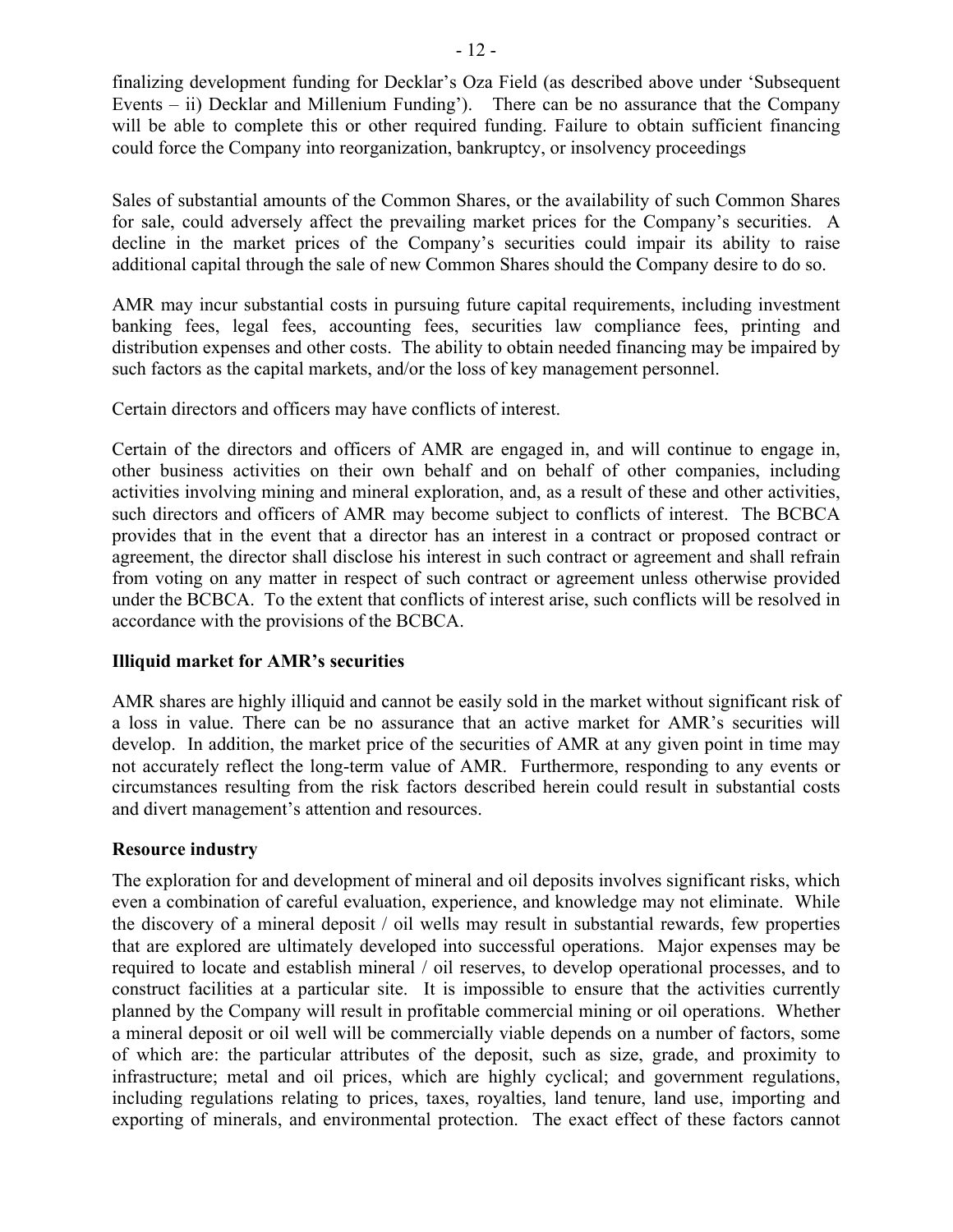accurately be predicted, but in combination they could result in the Company not receiving an adequate return on invested capital.

The Company's activities are subject to all the hazards and risks normally encountered in the exploration for, and development and production of minerals and oil, including unusual and unexpected geologic formations, seismic activity, rock bursts, cave-ins, flooding, and other conditions involved in the drilling and removal of material, any of which could result in damage to, or destruction of, mines and other producing facilities, damage to life or property, environmental damage, and possible legal liability. Milling operations are subject to hazards such as equipment failure or failure of retaining dams around tailings disposal areas, which may result in environmental pollution and consequent liability.

# **Competition**

The resource business is competitive in all of its phases. The Company competes with numerous other companies and individuals, including competitors with greater financial, technical, and other resources than the Company, in the search for and the acquisition of attractive mineral properties. The Company's ability to acquire properties in the future will depend not only on its ability to develop the Project, but also in its ability to select and acquire other suitable producing properties or prospects for mineral exploration or development. There can be no assurance that the Company will be able to compete successfully with others in acquiring such properties or prospects.

# **Insurance and uninsured risks**

The Company's business is subject to a number of risks and hazards generally, including adverse environmental conditions, industrial accidents, labour disputes, unusual or unexpected geological conditions, ground or slope failures, cave-ins, changes in the regulatory environment, and natural phenomena such as inclement weather conditions, floods, and earthquakes. Such occurrences could result in damage to its mineral properties or production facilities, personal injury or death, environmental damage to the Company's properties or the properties of others, delays in development or mining, monetary losses, and possible legal liability.

# **Government regulation**

The Company's exploration, development and operating activities are subject to various laws governing prospecting, mining, development, production, taxes, labour standards and occupational health, mine safety, toxic substances, land use, water use, land claims of local residents, and other matters. Although the Company's planned activities will be carried out in accordance with all applicable rules and regulations, there can be no assurance that new rules and regulations will not be enacted or that existing rules and regulations will not be applied in a manner which could limit or curtail such planned activities with materially adverse impacts on financial performance and profitability.

The mineral rights and interests of the Company are subject to obtaining government approvals, licences and permits, land clearance being completed, and land use rights being obtained. Such approvals, licences and permits, and the completion of land clearance and obtaining of land use rights are, as a practical matter, subject to the discretion of the government or governmental officials. No assurance can be given that the Company will be successful in obtaining or maintaining any or all of the various approvals, licences, and permits in full force and effect without modification or revocation. To the extent such approvals are required and not obtained, the Company may be curtailed or prohibited from continuing or proceeding with planned activities.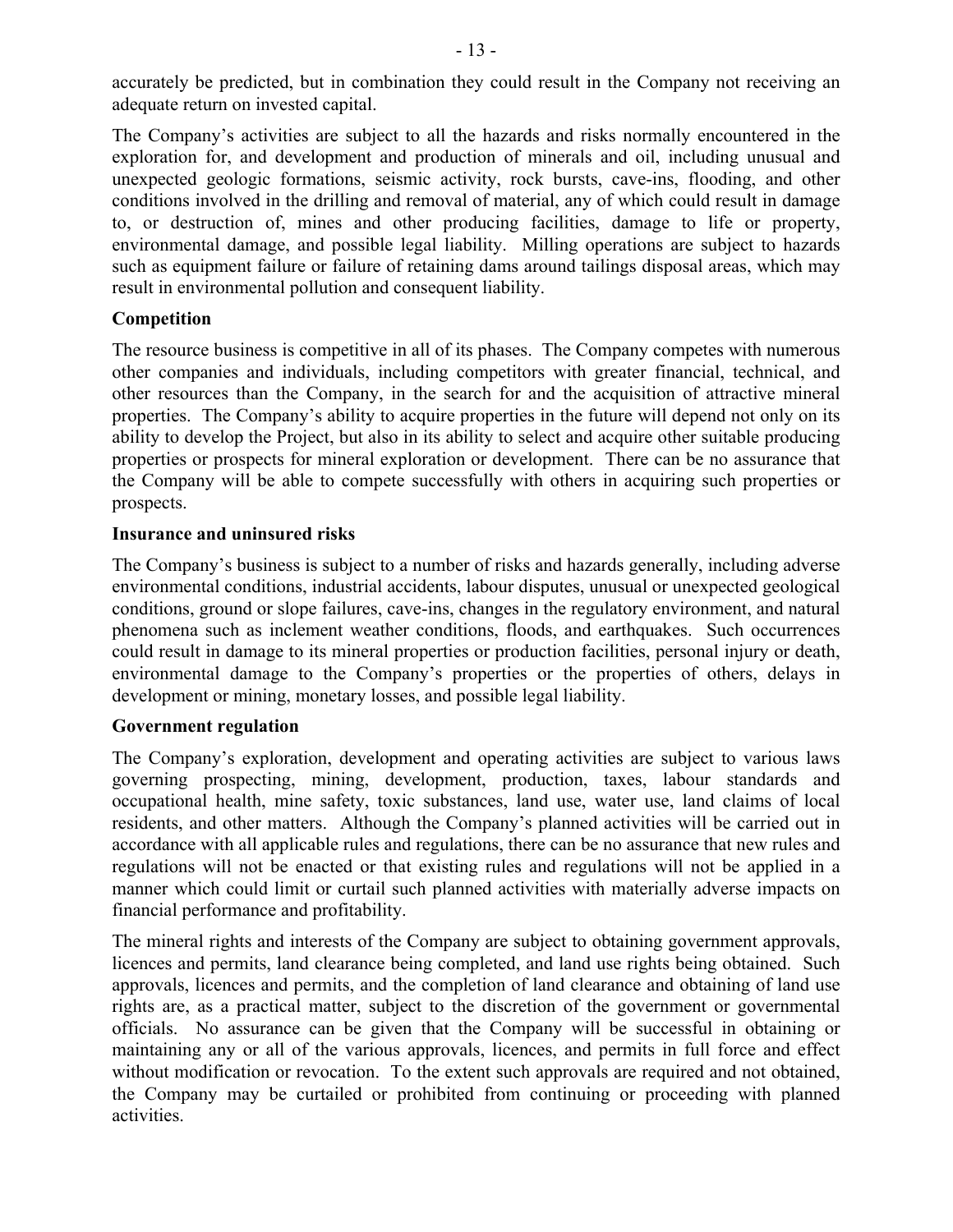Failure to comply with applicable laws, regulations, and permitting requirements may result in enforcement actions thereunder, including orders issued by regulatory or judicial authorities causing operations to cease or be curtailed, and may include corrective measures requiring capital expenditures, installation of additional equipment, or remedial actions. Parties engaged in mining operations or in the exploration or development of mineral properties may be required to compensate those suffering loss or damage by reason of the mining activities and may have civil or criminal fines or penalties imposed for violations of applicable laws or regulations.

Application of or amendments to current laws and regulations governing operations or more stringent implementation thereof could have a substantial adverse impact on the Company and cause increases in exploration expenses, capital expenditures, or production costs or reduction in levels of production at producing properties or require abandonment or delays in development of new mineral properties.

## **Personnel**

The Company is dependent on obtaining and retaining the services of management and skilled personnel. Failure to obtain such services or the loss of them could have a material adverse effect on the Company's operations. There can be no assurance that the required personnel will be available on suitable terms.

## **Enforceability of civil liabilities**

Certain of the Company's directors and officers reside outside Canada. Substantially all of the assets of such persons are, and substantially all of the assets of the Company are, located outside Canada. It may not be possible for investors to effect service of process within Canada upon such persons, and it may also not be possible to enforce against the Company and/or such persons judgments obtained in Canadian courts predicated upon the civil liability provisions of applicable securities laws in Canada.

### **Litigation risk**

All industries, including the resource industry, are subject to legal claims, with and without merit. The Company may be involved from time to time in various routine legal proceedings, which include labour matters such as unfair termination claims, supplier matters, and property issues incidental to its business. Defence and settlement costs can be substantial, even with respect to claims that have no merit. Due to the inherent uncertainty of the litigation process, the resolution of any particular legal proceeding could have a material effect on financial position and results of operations.

### **The market price for Common Shares cannot be assured**

The market price of a publicly traded stock is affected by many variables, some of which are not directly related to the success of AMR. In recent years, the securities markets have experienced a high level of price and volume volatility, and the market price of securities of many companies, particularly those considered to be junior companies, has experienced wide fluctuations which have not necessarily been related to the operating performance, underlying asset values, or prospects of such companies. There can be no assurance that such fluctuations will not affect the price of AMR's securities in the future.